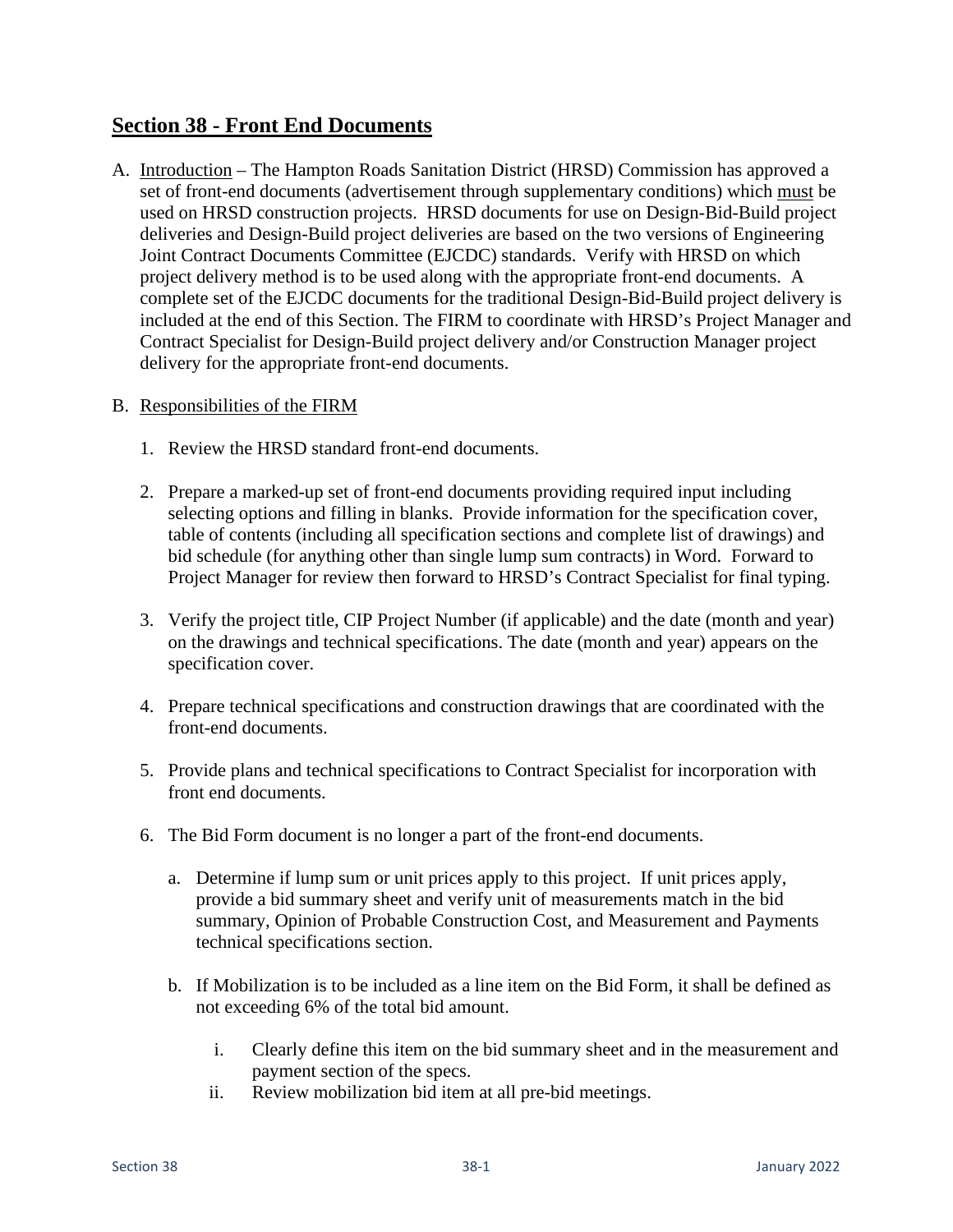- iii. Closely check each bid for conformance with this requirement.
- iv. Review how the percentage of mobilization vs. demobilization should be applied on each project with HRSD's Project Manager.
- v. Any variance from Mobilization as defined above shall be approved by HRSD's Project Manager. Do not cut and paste from past work!
- C. Standard Front-End Documents are included at the end of this Section.
	- 1. Project Specification Cover
	- 2. Table of Contents
	- 3. Advertisement for Bids
	- 4. Instructions to Bidders
	- 5. Questionnaire
	- 6. Bid Bond
	- 7. Agreement
	- 8. Performance Bond
	- 9. Payment Bond
	- 10. Warranty Bond (where applicable)
	- 11. Escrow Agreement (where applicable)
	- 12. VCWRLF Requirements (where applicable)
	- 13. WIFIA Requirements (where applicable)
	- 14. Standard General Conditions of the Construction Contract
	- 15. Supplementary Conditions
- D. Specific Documents Requiring FIRM Input The FIRM is responsible for preparing a specification cover sheet and table of contents, as well as the complete set of technical specifications and drawings. Specific input which must be provided to HRSD is listed below.
	- 1. Advertisement for Bid Fill in the following: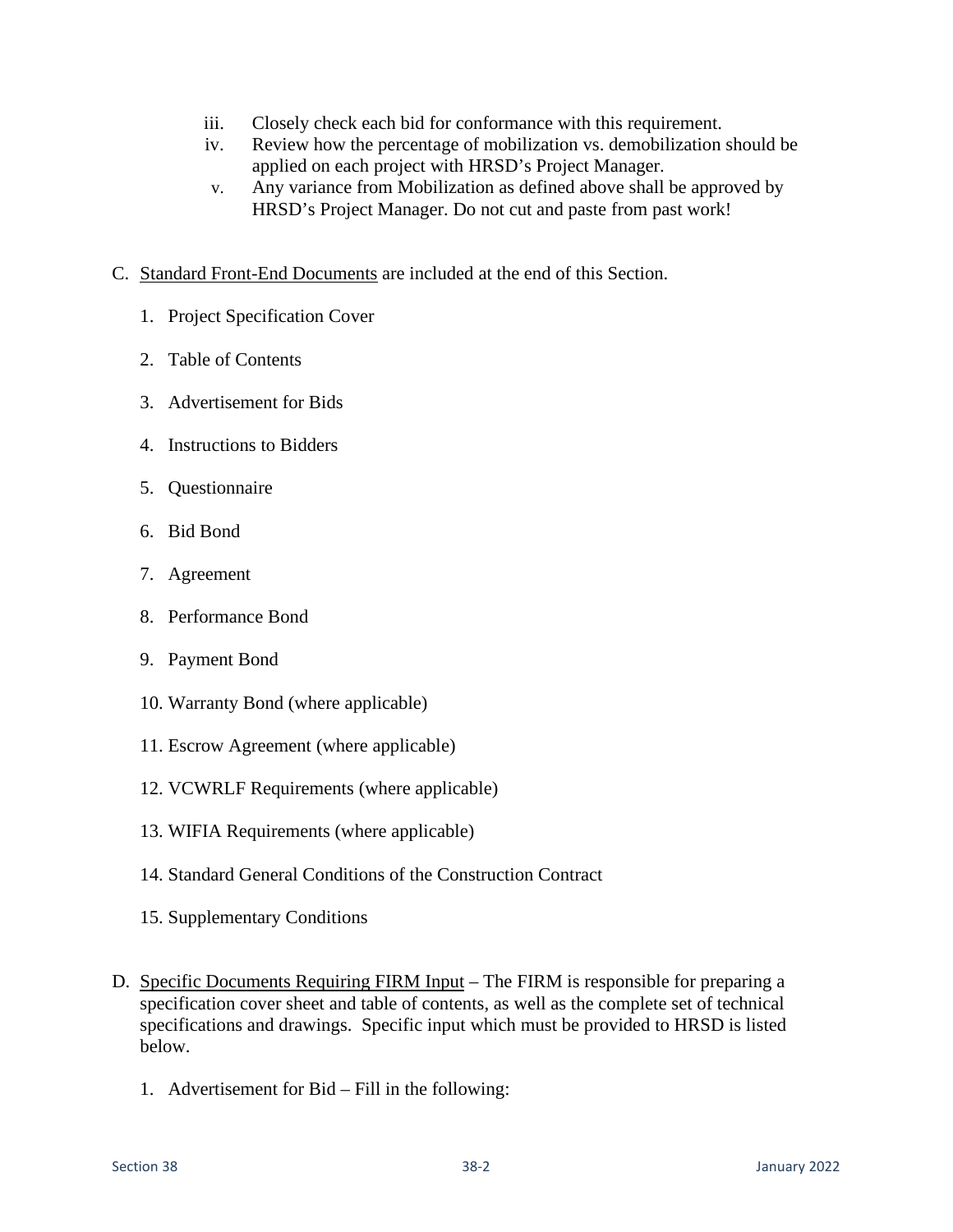- a. Project title
- b. Project location
- c. FIRM name and address
- d. Bid time and date (work with the project manager to accomplish this based on Commission meeting schedule)
- e. Provide a brief general project description.
- f. Decide if pre-bid conference is required and establish the time, date, and location.
- g. Work with HRSD's Project Manager if VCWRLF and/or WIFIA program requirements should be included.
- h. FIRM shall make recommendation on the use of partnering on this project.
- i. Work with Project Manager to set the advertisement date. HRSD usually advertises on Monday using HRSD's Website, HRSD's Enterprise Resource Planning (ERP) system, and Virginia's eProcurement Marketplace (eVA) system.
- 2. Instructions to Bidders
	- a. Article -3 Complete qualifications Bidder must possess in order to submit the bid. Coordinate with HRSD's Project Manager and Contract Specialist to establish these qualifications at the 90 percent design stage. Work with HRSD's Project Manager if VCWRLF and/or WIFIA program requirements should be included.
	- b. Article 4 If pre-bid conference is to be held, provide input.
	- c. Paragraph 5.02.4 Work with HRSD's Project Manager if Geotechnical Baseline Report/Geotechnical Data Reports are needed.
	- d. Paragraph 5.03 Work with HRSD's Project Manager if Other Site-related Documents are needed
	- e. Paragraph 5.04.B Work with HRSD's Project Manager if a site visit will be scheduled following the pre-bid conference.
	- f. Article 14 –Identify basis of bid (Lump Sum, Base Bid with Alternates or Unit Price Allowance)
	- g. Article 23 Work with HRSD's Project Manager to determine if state tax exemption will apply to this project.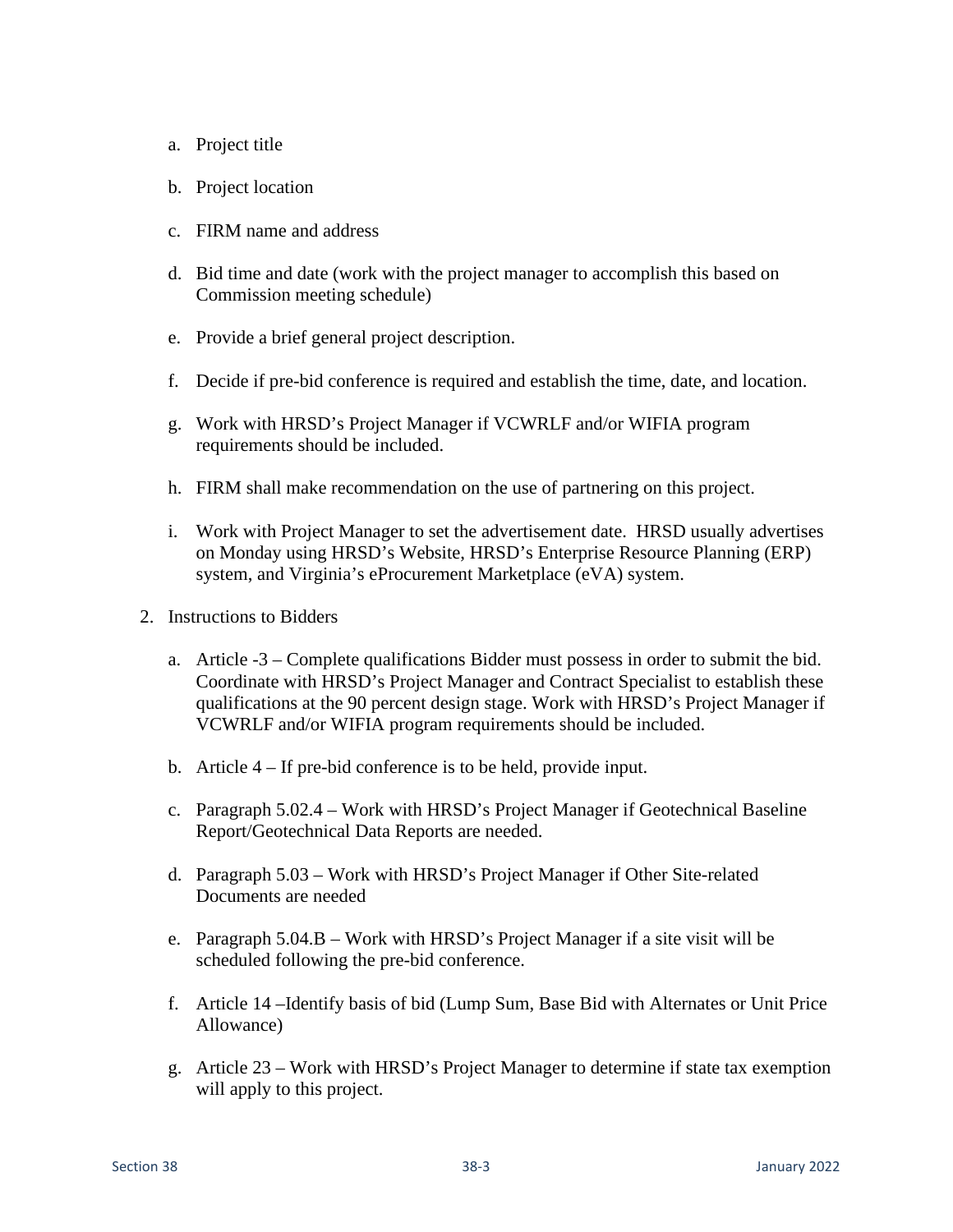- h. Article 25– Work with HRSD's Project Manager to see if there are any contracts to be assigned for this project.
- i. Article 26 Leave in if Partnering is being considered.
- j. Article 27 Work with HRSD's Project Manager if VCWRLF and/or WIFIA program requirements should be included.
- 3. Agreement
	- a. Project Information Provide project title.
	- b. Article 1 Update Project Description
	- c. Article 2 Provide official name of FIRM (Engineer).
	- d. Paragraph 3.02 Determine the time for Substantial Completion and Final Completion.
	- e. Paragraph 3.03 Work with HRSD's Project Manager to see if there are any **Milestones**
	- f. Paragraph 3.04 Provide the liquidated damages amount and bonus (if applicable) for Substantial Completion and Final Completion. The FIRM must prepare a memorandum stating how the amounts were calculated and submit to the Contract Specialist prior to advertisement for construction bids as identified in Section 14 – "Coordination of Preconstruction Phase Issues" of these Standards.
	- g. Article 4 The Contract Specialist will complete this section when drafting the Agreement for the successful Bidder.
	- h. Paragraph 7.01.A.7 List number of Drawings and Project title.
	- i. Paragraph 7.01.A.11– List other exhibits to this Agreement, if needed
- 4. Supplementary Conditions
	- a. Paragraph 5.03 Provide the required information on reports of explorations and test of subsurface conditions.
	- b. Paragraph 5.06 Determine if asbestos, PCBs, petroleum, hazardous waste, or radioactive materials have been identified at the site.
	- c. Paragraph 6.03.H Provide names and addresses for additional insureds on insurance policies.